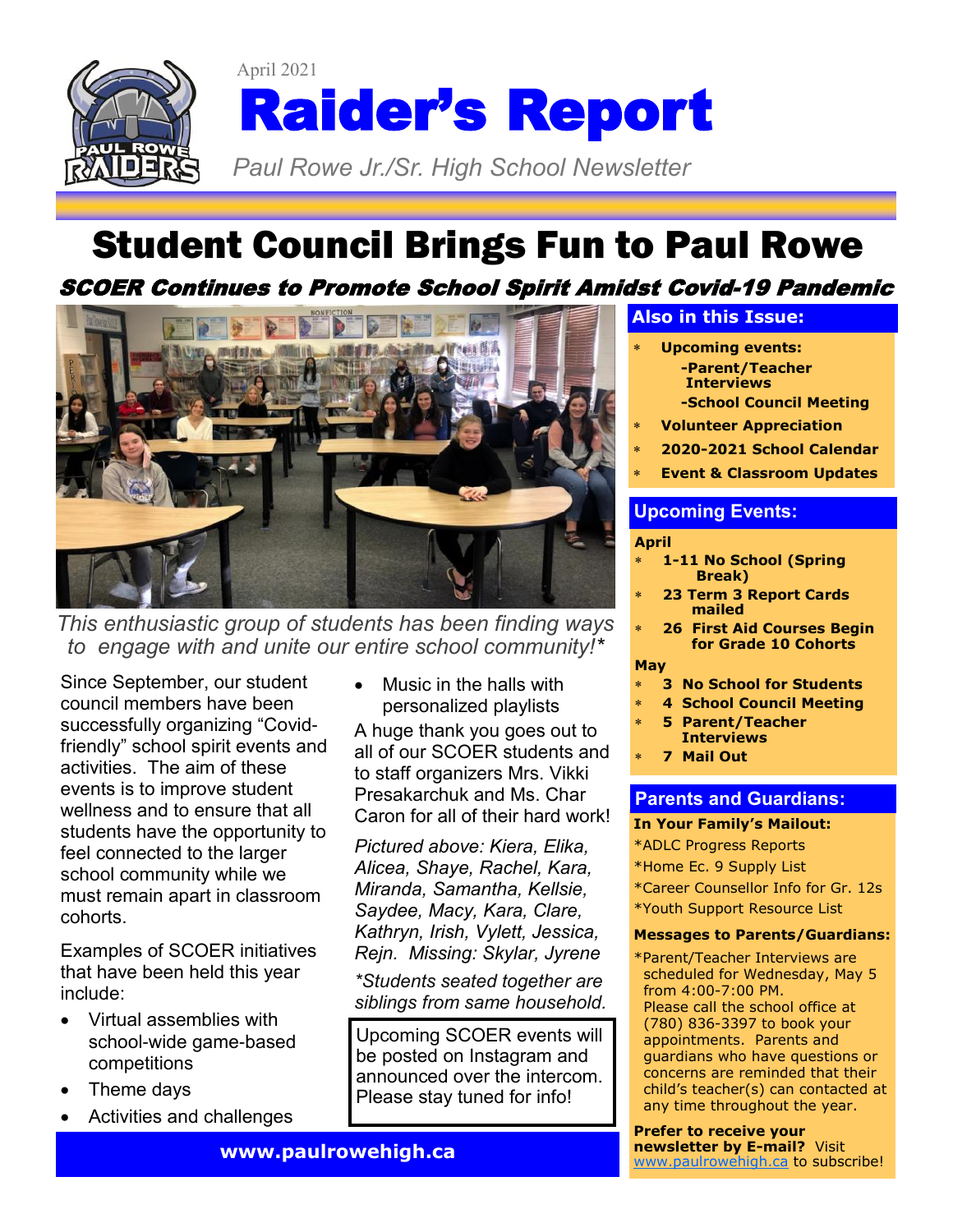# **Please Save the Dates!**

# **Virtual School Council Meeting**

**Tuesday, May 4 7:00 PM**



**Please call the school at (780) 836-3397 for details on how to join virtually!**

*Our school administration uses School Council meetings to consult with parents/ guardians on a number of important topics that directly affect students' experience within our school.* 

*All parents/guardians are encouraged to attend and to provide input.*

# **Book Now for Parent/ Teacher Meetings**

Parent/Teacher Interviews are a great chance for parents and guardians to "touch base" with their child's teachers. Students are encouraged to attend as well.



**Wednesday, May 5th 4:00– 7:00 PM Attend in-person, by phone or by Google Meet.** 

*IMPORTANT: All appointments must be pre-booked—no drop ins. Please call the school office at (780) 836-3397 to book your appointment.*

# **National Volunteer Appreciation Week is April 18-24!**

In lieu of a community volunteer event, organizers are asking local community members and organizations to take a moment and nominate an individual, group or organization for recognition. Volunteer nomination information is enclosed in the school mailout.

# **Board Approves 2021-2022 PRSD School Calendar**

During the March 25, 2021 regular board meeting, the Peace River School Division (PRSD) board of trustees approved the 2021-2022 School Calendar. Key dates on the calendar include:

- August 26, 2021: Staff Kick-off Day
- August 30, 2021: First day for students is earlier as Labour Day is not until September 6
- November 12, 2021: Non-operational Day in keeping with the Guiding Principles regarding provision for four day weekends as much as possible, the committee decided to move the non-operational day from May to November 12 in order to maximize opportunities for long weekends
- December 20, 2021 January 3, 2022: Christmas break continues to be positioned early to maximize review time for Diploma exams; students back to school January 4, 2022
- March 10, 11, 2022: Teacher's Convention
- March 21 25, 2022: Spring break, earlier due to Diploma Exams
- April 15, 2022: Good Friday
- April 18, 2022: Easter Monday
- June 24, 2022: Last day for grades Kindergarten grade 9 students
- June 28, 2022: Last day for grades 10-12 students and K-12 staff

Read the entire media release and access the link to view the calendar at [www.prsd.ab.ca.](http://prsd.ab.ca/view.php?action=object&id=43453&stream=Homepage%20News)

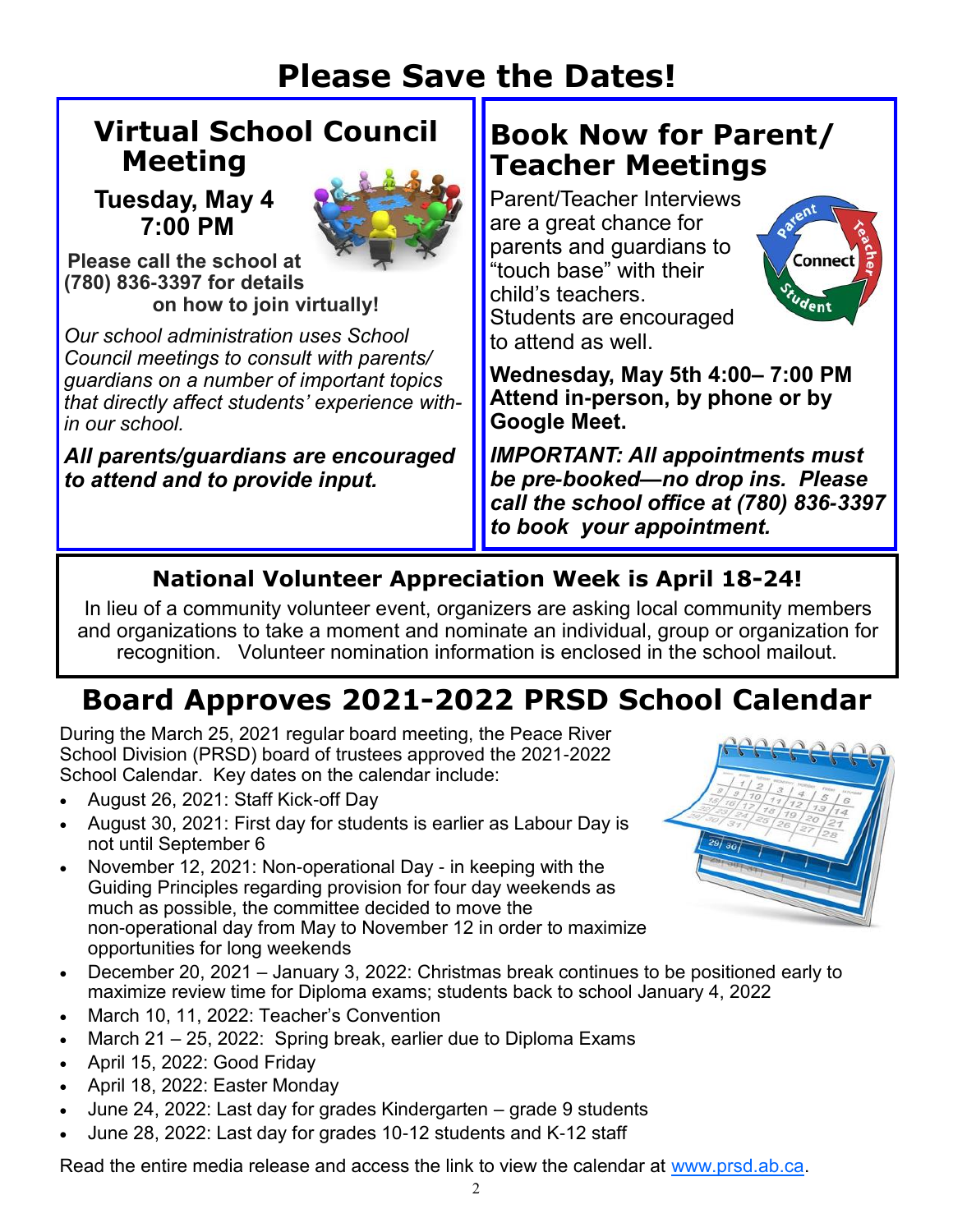# **School Happenings**

### **Special Messages Delivered to Manning Students**



Thank you to Connor McDavid, Evan Bouchard and the Edmonton Oilers for taking the time to give a shout out to the kids in our community! These videos were recorded just for Manning! It is so great to have the support of such influential athletes! Thank you to the Community Actions for Health & Well-Being (CAHWB) and local organizations for coordinating this initiative in our community!

### **School Spirit Day: St. Patrick's Day**



Students and staff celebrated St. Patrick's day with a scavenger hunt word scramble, a free hot dog lunch, and of course their best green attire! Thank you to SCOER for organizing the word scramble, Mr. Matt Taylor and Mrs. Vikki Presakarchuk for organizing lunch. Thank you also to Mellissa at Grimm's Truck Stop & Lounge for supplying the mustard and ketchup packets for our hot dogs.

# **Meanwhile in Class**



Art 9 students have been exploring a variety of styles and media.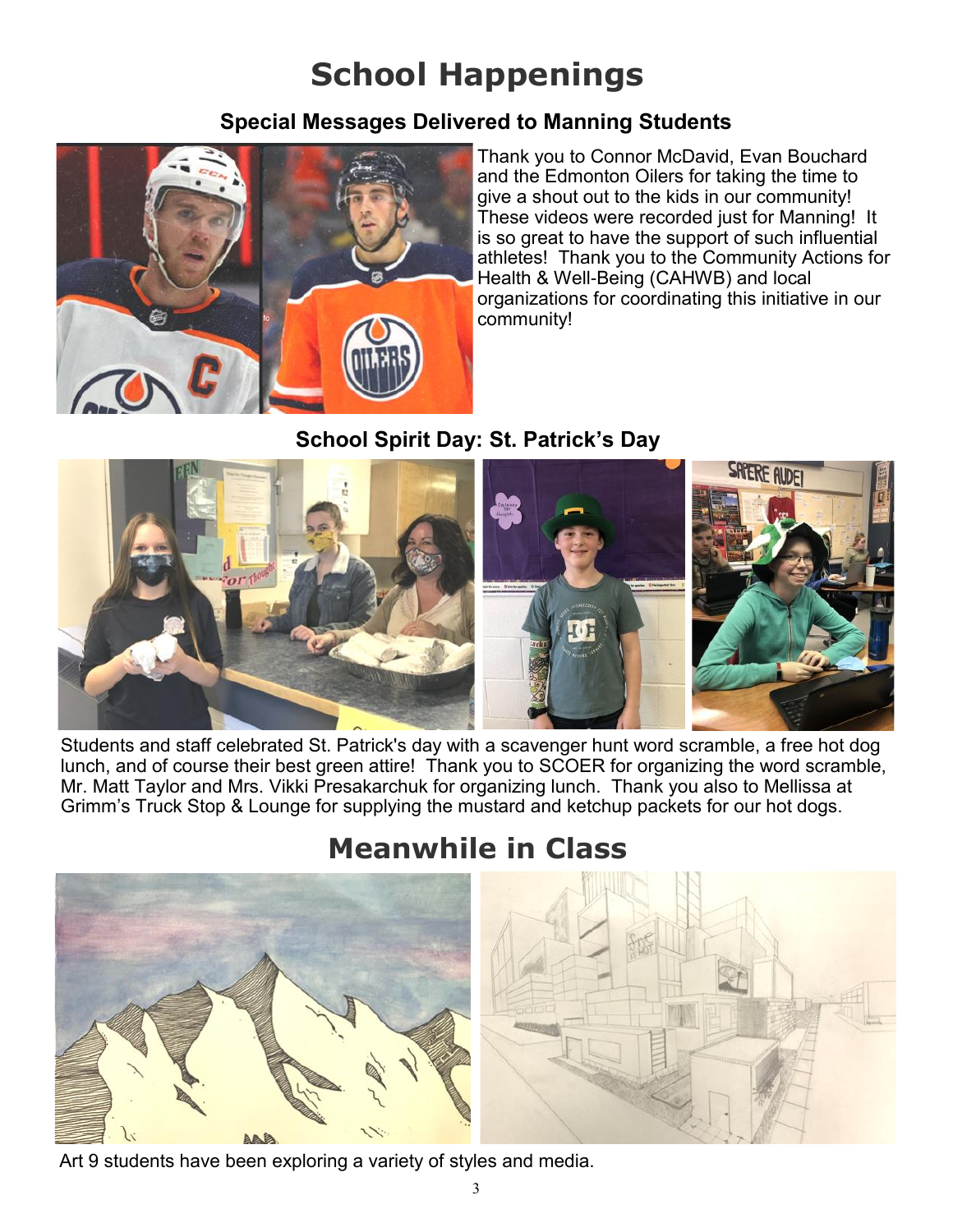**Check out the Alberta Health Services Healthy Teens parent newsletter for a great article: "WHEN LIFE GOES VIRTUAL: Tips to help your teen stay well"**

A print copy of the Healthy Teen publication is included with every monthly mail out from Paul Rowe Jr./Sr. High School. To view digital copies of the newsletter visit [https://](https://www.albertahealthservices.ca/topics/Page17212.aspx) [www.albertahealthservices.ca/topics/](https://www.albertahealthservices.ca/topics/Page17212.aspx) [Page17212.aspx](https://www.albertahealthservices.ca/topics/Page17212.aspx) >Monthly Newsletters.

*Links to the "Healthy Children" newsletter can also be found on this page.*



**New Impaired Driving rules came into effect December 2020!** 

SADD Alberta has developed a new self-quided online class for youth about

the dangers and consequences of alcohol-impaired driving, and provides information on the new impaired driving rules in Alberta which came into effect in Dec. 2020. Check out the course at <https://saddedu.com>

For more information about impaired driving laws from the Government of Alberta visit [https://www.alberta.ca/impaired-driving](https://www.alberta.ca/impaired-driving-laws-overview.aspx) [-laws-overview.aspx](https://www.alberta.ca/impaired-driving-laws-overview.aspx)

## **UPDATED YOUTH SUPPORT RESOURCE LIST AVAILABLE**

An updated list of local "help" phone numbers has been compiled by Alberta Health Services and shared with students. A copy has also been included in our family mail out this month.

Students are encouraged to reach out to someone they trust or any of these numbers if they are needing to talk.

# **PRSD Spotlight on Health & Safety: Wildlife Safety**

Spring time is rapidly approaching and everyone will be getting out into the sunshine! Wildlife activity will also be on the increase as they search for food after a long winter. Scented items including food containers, trash, cookware, toiletries and lotions can all be attractants for wild animals. Often adult wildlife will have their offspring with them. This can create an even greater hazard as they will look to protect their young from all perceived threats. It is important to be aware of your surroundings and be making noise to announce your presence. If there is wildlife in the area, space and time should be given to leave the area and avoid any possible conflicts with them.



The Peace River School Division, recognises that many of our schools have encounters with wildlife. When an encounter occurs the schools go into a hold and secure situation where all students and staff are called into the school. The children go on with their day but remain indoors until the principal gives the all clear and students are again allowed outside for their activities.

For more information on wildlife please follow the attached link provided by Alberta Fish and Wildlife: <https://www.alberta.ca/human-wildlife-conflict.aspx>